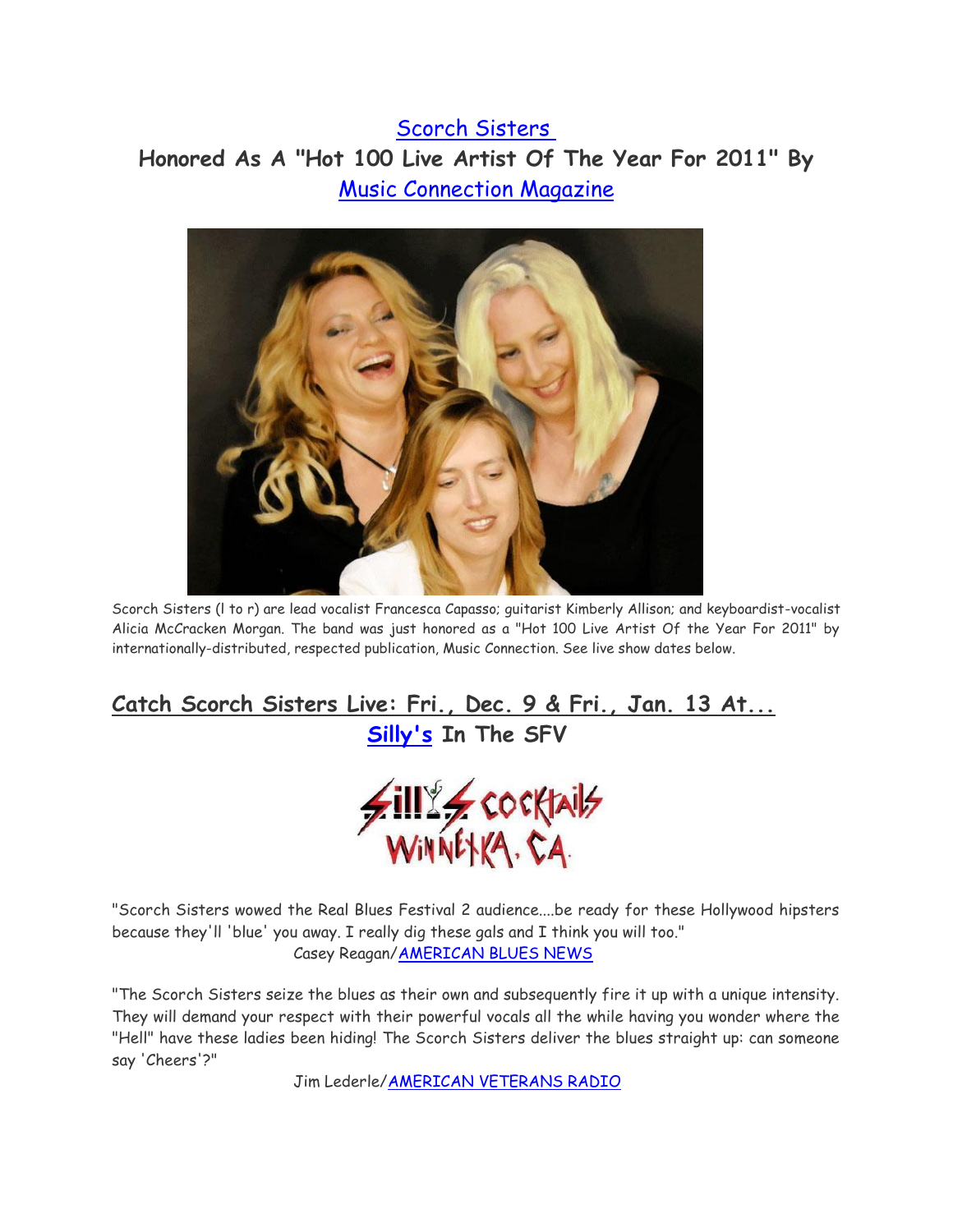**Ending 2011 on a High Note are [Scorch Sisters](http://www.thescorchsisters.com/),** honored and recognized by longtime industry trade publication [Music Connection](http://www.musicconnection.com/digital) with their selection as a "Top 100 Live Artist Of The Year For 2011" in the magazine's always-anticipated year-end issue. No less than a thousand bands in various music genres from around the globe are considered each year for MC's "Top 100" - quite an honor for the ladies of this fast-rising, Southern California-based group.

**Come hear the Scorch Sister's Red-Hot Blues when they play live** at [Silly's](http://www.sillyscocktails.net/)  [Cocktails](http://www.sillyscocktails.net/) on Friday, December 9 (also Friday, January 13), 9 pm - 1:30 a.m., and there's no cover! Silly's is at 20160 Roscoe Blvd., in Winnetka. Info: (818) 993-3634 or [www.sillycocktails.net.](http://www.sillyscocktails.net/)

**In addition to their MC "Top 100 Live Artist" honor**, Scorch Sisters played Real Blues Festival 2 in May, "Ladies Do the Blues" in July and "Lorey's Blues For Hope" this past August, as well as competing in the 2012 International Blues Challenge (IBC) Finals this past October. Not bad for a group that has been together for less than a year!

**Watch some recent live performances by the Scorch Sisters here**:



[http://www.youtube.com/watch?v=8zz0X9N2YOY&feature=youtu.be](http://www.youtube.com/watch?v=8zzOX9N2YOY&feature=youtu.be)